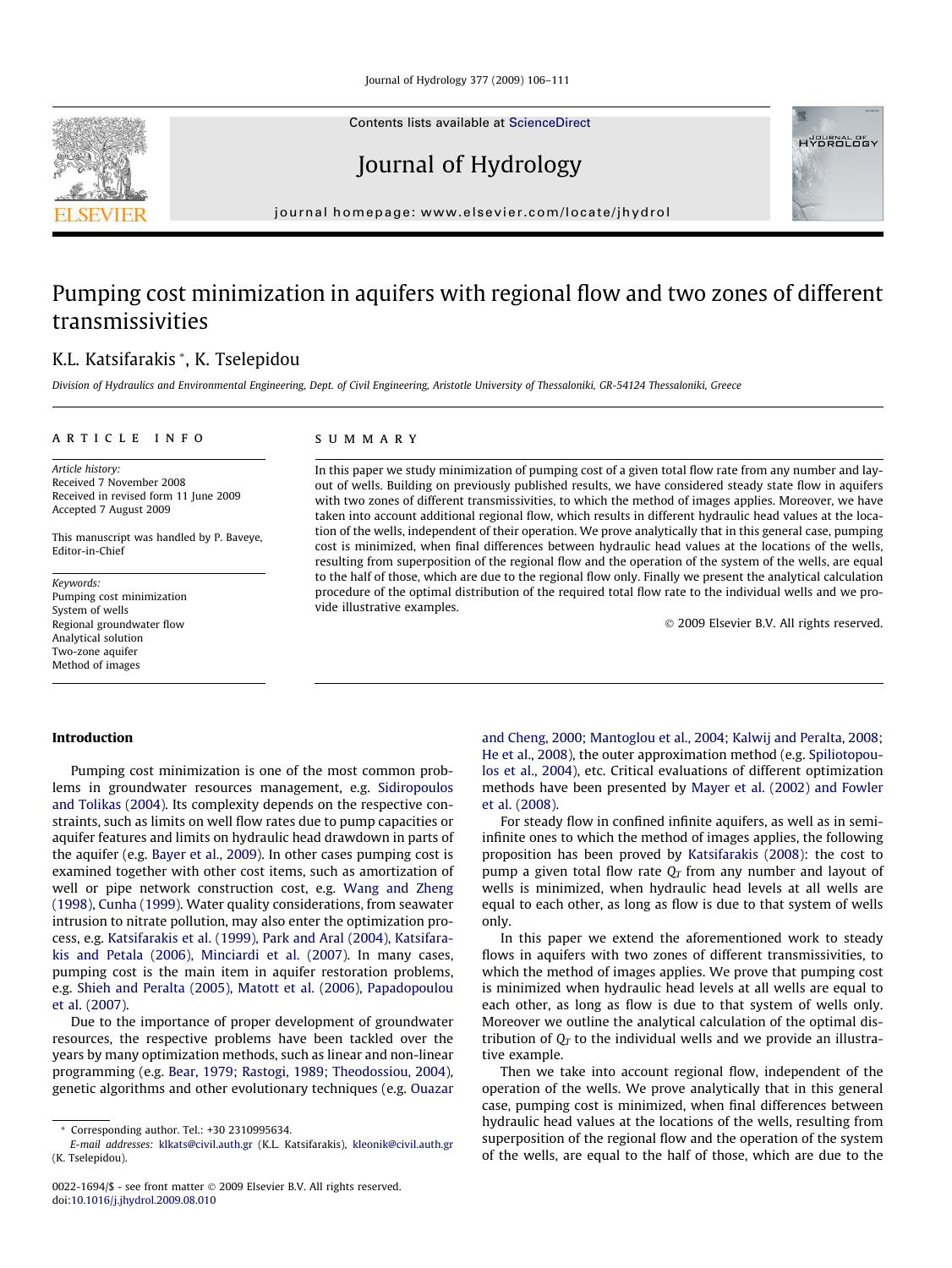| Nomenclature |
|--------------|
|--------------|

| A              | constant depending on energy cost                            | R          | radius of influence of the system of wells $(m)$         |
|----------------|--------------------------------------------------------------|------------|----------------------------------------------------------|
| h              | aquifer width $(m)$                                          | $r_0$      | well radius (m)                                          |
|                | variable pumping cost $(m4/s)$                               | $r_{II}$   | distance between wells $I$ and $J(m)$                    |
| C <sub>0</sub> | pumping cost (monetary units)                                | $r_{Ij}$   | distance between well $I$ and the image of well $J$      |
| C <sub>1</sub> | variable pumping cost in the presence of regional flow       | $S_I$      | drawdown of hydraulic head at well J, due to the oper-   |
|                | $(m^4/s)$                                                    |            | ation of the system of the wells (m)                     |
| $h_I$          | distance between water level at well <i>I</i> and the prede- |            | aquifer transmissivity $(m^2/s)$                         |
|                | fined reference level (m)                                    |            | transmissivity ratio $(T_1/T_2)$                         |
| К              | number of wells in zone 1                                    | $\delta$   | distance between the initial horizontal level of the     |
| N              | total number of wells                                        |            | hydraulic head and the predefined reference level (m)    |
|                | critical point of C                                          | $\delta_I$ | distance between the initial level of the hydraulic head |
| $Q_I$          | flow rate of well $J(1/s)$ or $(m^3/s)$                      |            | at well $I$ and the predefined reference level $(m)$     |
| $O_T$          | total flow rate pumped from the system of $N$ wells $(1/s)$  |            |                                                          |
|                |                                                              |            |                                                          |

regional flow only. Finally we present the analytical calculation procedure of the optimal distribution of  $O<sub>T</sub>$  to the individual wells and we provide an illustrative example.

#### The form of the objective function

For any type of aquifer, pumping cost, namely the objective function of the minimization problem, can be defined as:

$$
C_0 = A \cdot \sum_{l=1}^{N} Q_l \cdot h_l \tag{2.1}
$$

where N is the number of wells,  $Q_I$  the flow rate of well I,  $h_I$  the distance between water level at well I and a predefined level (e.g. highest ground elevation), and A is a constant, depending on energy cost. Treating A as constant implies that pump efficiencies are considered as constants, too, and equal to each other.

When the initial hydraulic head level is horizontal, namely when flow is due to the system of wells only, Eq. (2.1) can be written as:

$$
C_0 = A \cdot \sum_{l=1}^{N} Q_l \cdot (s_l + \delta) \tag{2.2}
$$

where  $s_I$  is the drawdown of the hydraulic head at well I, which is due to the operation of the system of the wells, and  $\delta$  is the distance between the initial horizontal level of the hydraulic head and the predefined reference level. Since  $\delta$  is the same everywhere, the function C that should actually be minimized is:

$$
C = \sum_{l=1}^{N} Q_l \cdot s_l \tag{2.3}
$$

Well flow rates  $Q_I$  should not obtain negative values, since such values correspond to recharge wells. Moreover, they should fulfill the basic constraint of the problem, namely that their sum is equal to the required total flow rate  $Q_T$ :

$$
\sum_{I=1}^{N} Q_I = Q_T \tag{2.4}
$$

#### Aquifers with two zones of different transmissivities

Let us consider an infinite aquifer with two zones of different transmissivities. As shown in Fig. 1, interface between them, which coincides with the y-axis, is rectilinear. Moreover, wells 1 to K are in zone 1, while the rest of them  $(K + 1$  to N) lie in zone 2. Real

wells are denoted with capital letters, while their images with lower case ones.

Hydraulic head level drawdown can be calculated analytically in this case, using the method of images (e.g. [Bear, 1979](#page--1-0)), which applies to fields with one (or more under certain conditions) straight line boundaries. The basic idea of the method is that a boundary can be ''removed" by adding a number of fictitious wells, symmetrical of the real ones with respect to it. The relationship between the flow rate of each fictitious (or image) well and that of the respective real one, depends on the boundary condition along the ''removed" boundary and guarantees that it is observed.

In our case the configuration of the imaginary wells depends on the zone, too. Then,  $s_I$  for the wells 1 to K, which lie in zone 1, is given as:

$$
s_{I} = -\frac{1}{2\pi T_{1}} \sum_{j=1}^{K} Q_{j} \cdot \left( \ln \frac{r_{IJ}}{R} + \frac{T_{1} - T_{2}}{T_{1} + T_{2}} \cdot \ln \frac{r_{IJ}}{R} \right)
$$

$$
- \frac{1}{\pi (T_{1} + T_{2})} \sum_{j=K+1}^{N} Q_{j} \cdot \ln \frac{r_{IJ}}{R} \Rightarrow s_{I}
$$

$$
= -\frac{1}{2\pi T_{1}} \sum_{j=1}^{K} Q_{j} \cdot \ln \frac{r_{IJ}}{R} - \frac{T_{1} - T_{2}}{2\pi T_{1} (T_{1} + T_{2})} \cdot \sum_{j=1}^{K} Q_{j} \cdot \ln \frac{r_{IJ}}{R}
$$

$$
- \frac{1}{\pi \cdot (T_{1} + T_{2})} \sum_{j=K+1}^{N} Q_{j} \cdot \ln \frac{r_{IJ}}{R}
$$
(3.1)

while for wells,  $K + 1$  to N, which lie in zone 2,  $s<sub>I</sub>$  is given as:



Fig. 1. Typical system of wells and their images in an aquifer with two zones of different transmissivities (real and image wells are denoted by capital and lower case letters, respectively).